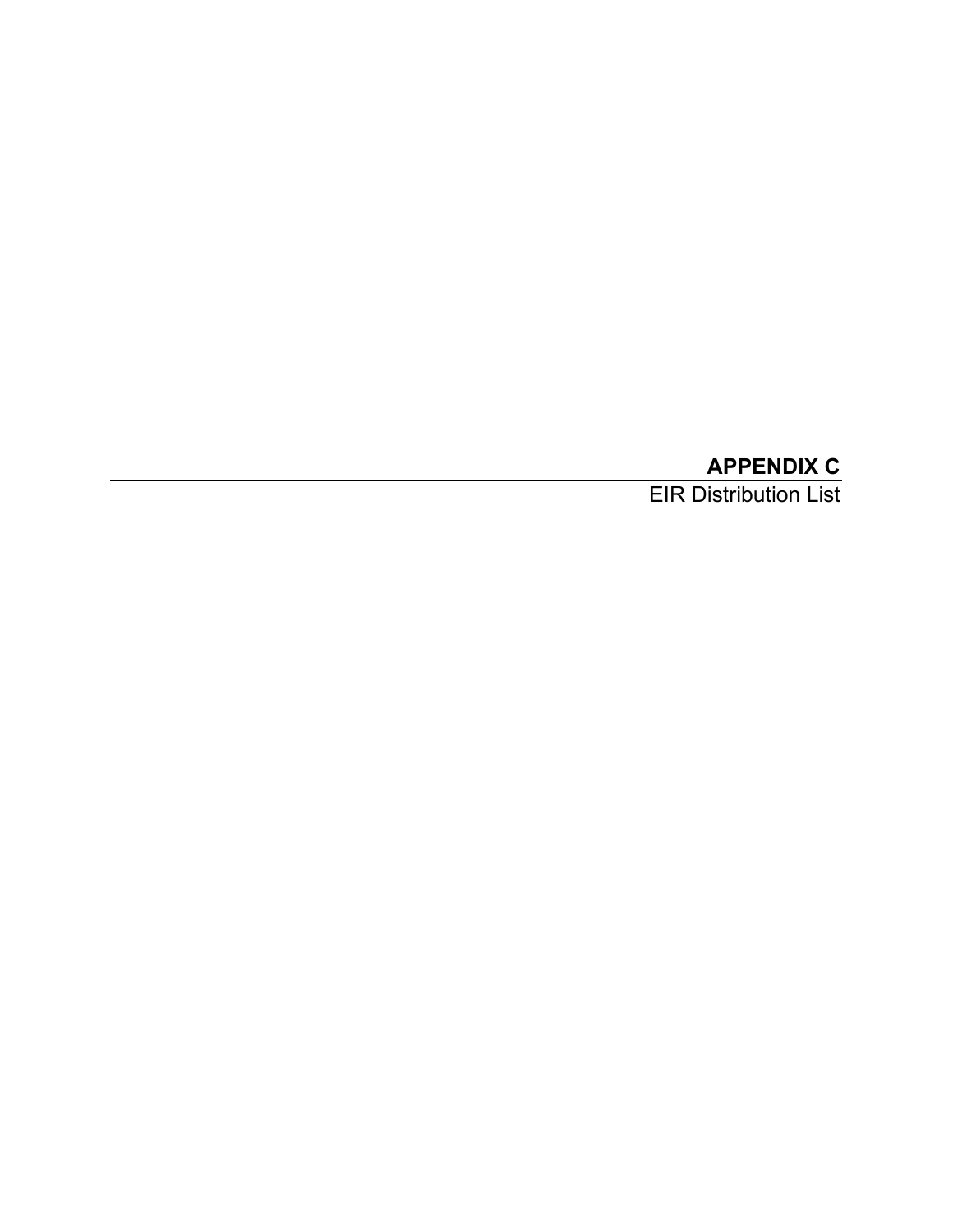## **EIR DISTRIBUTION LIST**

| <b>Name</b>            | <b>Agency/Organization</b>                                                    | <b>Name</b>                  | <b>Agency/Organization</b>                                   |
|------------------------|-------------------------------------------------------------------------------|------------------------------|--------------------------------------------------------------|
| Das Williams           | 1 <sup>st</sup> District, Santa Barbara County<br><b>Board of Supervisors</b> | <b>Christopher Schmuckal</b> | Santa Barbara County                                         |
| Salud Carbajal         | 1 <sup>st</sup> District Supervisor                                           | <b>Billy Mann</b>            | Santa Barbara County Parks<br>Department                     |
| Becky Ota              | California Department of Fish and<br>Wildlife, Marine Region                  | Jason Johnston               | Santa Barbara County<br><b>Environmental Health Services</b> |
| <b>Michael Connel</b>  | CDFW - OSPR                                                                   | <b>Anne Wells</b>            | City of Goleta                                               |
| <b>Christian Corbo</b> | <b>CDFW - OSPR</b>                                                            | Jay Ritterbeck               | City of Goleta                                               |
| Kate Huckelbridge      | California Coastal Commission                                                 | Peter Imhof                  | City of Goleta                                               |
| <b>Cassidy Teufel</b>  | California Coastal Commission                                                 | <b>Michael Jenkins</b>       | City of Goleta                                               |
| Pat Abel               | CalGEM                                                                        | <b>Kris Wiese</b>            | <b>CDFW - OSPR</b>                                           |
| <b>Rob Emslie</b>      | CalGEM                                                                        | <b>David Harris</b>          | Santa Barbara County APCD                                    |
| <b>James Pierce</b>    | CalGEM                                                                        | Kaitlin McNally              | Santa Barbara County APCD                                    |
| <b>Phillip Hammer</b>  | <b>Central Coastal RWQCB</b>                                                  | <b>Molly Pearson</b>         | Santa Barbara County APCD                                    |
| Dou-Shuan Yang, Ph.D.  | U.S. FWS - Ventura Office                                                     | <b>Bridget Fahey</b>         | U.S. Fish and Wildlife Service                               |
| Errin Briggs           | Santa Barbara County Energy<br><b>Division</b>                                | John C. Luzader              | U.S. Coast Guard - Marine Safety<br>Detachment               |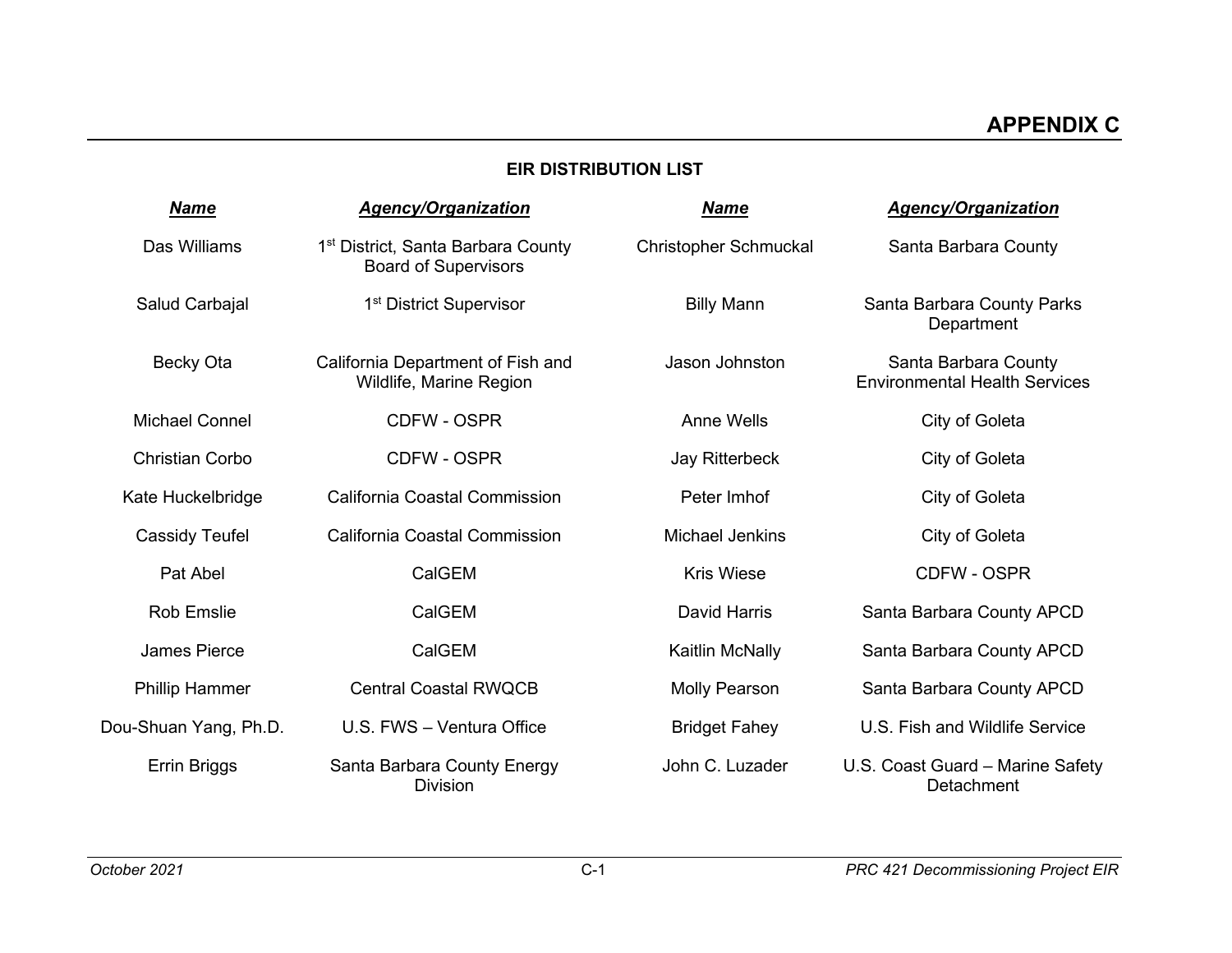## *Appendix C – EIR Distribution List*

| <b>Name</b>                    | <b>Agency/Organization</b>                             | <b>Name</b>             | <b>Agency/Organization</b>                             |
|--------------------------------|--------------------------------------------------------|-------------------------|--------------------------------------------------------|
| John Zorovich                  | Santa Barbara County                                   | <b>Milton Love</b>      | <b>UCSB Marine Science Institute</b>                   |
| Nerissa Hoffman                | U.S. Coast Guard                                       | Cristina Sandoval       | <b>UCSB Coal Oil Point Reserve</b>                     |
| <b>Guy Hayes</b>               | <b>BSEE</b>                                            |                         | <b>NOAA Fisheries, Southwest Region</b>                |
| <b>Crystal Huerta</b>          | <b>USACE, Ventura Field Office</b>                     |                         | Santa Barbara County Parks<br><b>Division</b>          |
| <b>Theresa Stevens</b>         | USACE, Ventura Field Office                            | <b>Raudel Beanuelos</b> | Barbareño/Ventureño Band of<br><b>Mission Indians</b>  |
| <b>Julie Tumamait-Stenslie</b> | Barbareño/Ventureño Band of<br><b>Mission Indians</b>  | <b>Patrick Tumamait</b> | Barbareño/Ventureño Band of<br><b>Mission Indians</b>  |
| <b>Eleanor Arrellanes</b>      | Barbareño/Ventureño Band of<br><b>Mission Indians</b>  | Mariza Sullivan         | Coastal Band of the Chumash<br><b>Nation</b>           |
| Mona Tucker                    | yak tityu yak tithini-Northern<br><b>Chumash Tribe</b> | <b>Fred Collins</b>     | Northern Chumash Tribal Council                        |
| <b>Julio Quair</b>             | <b>Chumash Council of Bakersfield</b>                  | Kenneth Kahn            | Santa Ynez Band of Chumash<br>Indians                  |
| Mark Vigil                     | San Luis Obispo County Chumash<br>Council              | <b>Gary George</b>      | Audubon California                                     |
| Kristen Hislop                 | Environmental Defense Center,<br>Santa Barbara         | Sandy Aylesworth        | <b>Natural Resources Defense Council</b>               |
| Jennifer Savage                | <b>Surfrider Foundation</b>                            | Susan Jordan            | <b>California Coastal Protection</b><br><b>Network</b> |
| Kira Redmond                   | Santa Barbara Channelkeeper                            | Linda Krop              | <b>Environmental Defense Center</b>                    |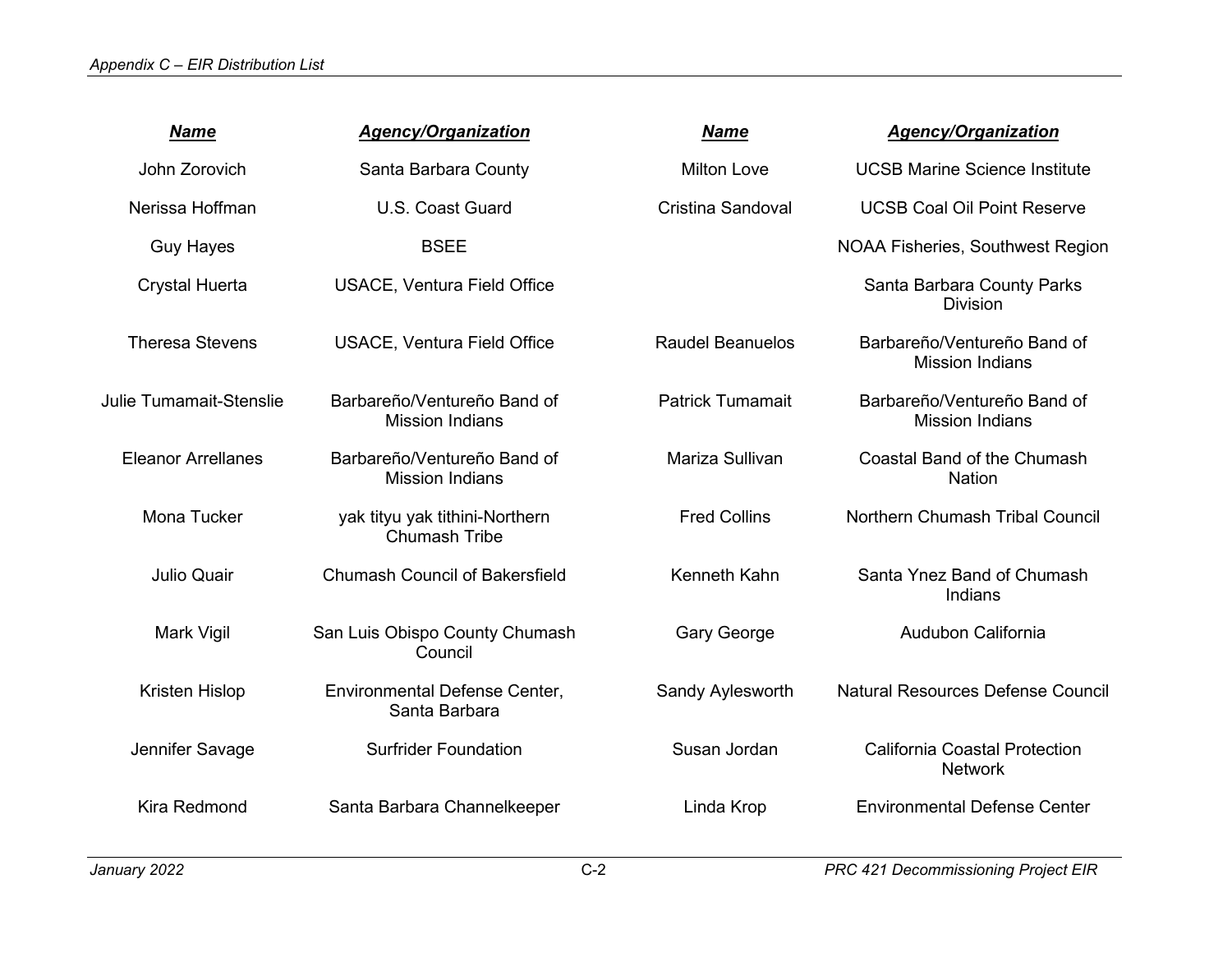| <b>Name</b>               | <b>Agency/Organization</b>                                             | <b>Name</b>          | <b>Agency/Organization</b>                                  |
|---------------------------|------------------------------------------------------------------------|----------------------|-------------------------------------------------------------|
| Carla Frisk               | Get Oil Out!                                                           | Miyoko Sakashita     | <b>Center for Biological Diversity</b>                      |
| <b>Meredith Hendricks</b> | Land Trust for Santa Barbara County                                    | Katie Davis          | Sierra Club, Santa Barbara Group                            |
| <b>Hillary Hauser</b>     | Heal the Ocean                                                         | <b>Fran Farina</b>   | Sierra Club                                                 |
| Erinn Wilson-Olgin        | California Department of Fish and<br>Wildlife, South Coast Region      | Andrew Green         | Native American Heritage<br>Commission                      |
| Molly Pearson             | Santa Barbara County Air Pollution<br><b>Control District</b>          | <b>Andrew Miller</b> | Surfrider Foundation c/o Shute,<br>Mihaly & Weinberger, LLP |
| Sean Anderson             | <b>CSUCI-</b> Environmental Science and<br>Resource Management Program |                      |                                                             |